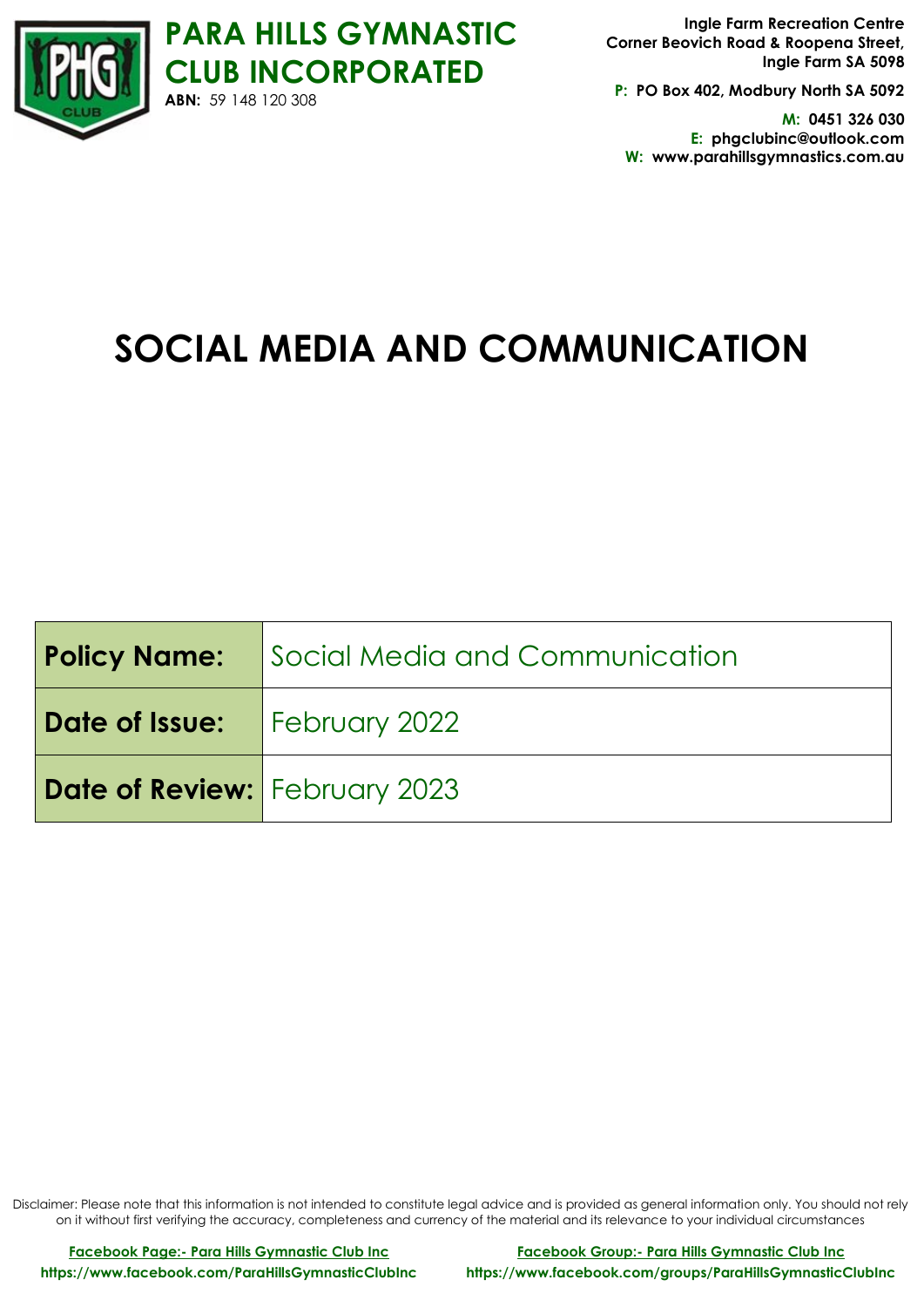

**P: PO Box 402, Modbury North SA 5092**

**M: 0451 326 030 E: phgclubinc@outlook.com W: www.parahillsgymnastics.com.au**

# **SOCIAL MEDIA AND COMMUNICATION**

## **Policy Statement**

PHGC Social Media and Communication Policy has been developed to serve the best interests of its members. Social networking through the use of internet-based and other electronic social media tools are integrated into everyday life. PHGC recognises the importance of the internet to improve and increase the flow of information, shaping public thinking about our organisation.

PHGC is committed to supporting your right to interact knowledgeably and socially through electronic communication, blogging and interaction in Social Media.

This Policy provides guidelines to assist open, respectful, and knowledgeable, interaction with people on the internet. It also protects the privacy, confidentiality, and interests of PHGC current and potential members.

#### **Policy Coverage**

This policy applies to the following PHGC members, whether they are in a paid or unpaid/voluntary position:

- Individuals sitting on boards
- Committees and sub-committees
- Employees and volunteers
- Coaches and assistant coaches
- Judges and other officials
- Members

# **Purpose of Policy**

The purpose of the PHGC Social Media and Communication Policy is to provide PHGC members with guidelines to eliminate any confusion concerning the use of internet communication and Social Media.

Consequently, these guidelines will help PHGC members make appropriate decisions about the use of electronic communication, multimedia, social networking websites, and blogs for both professional and personal use.

#### **Application of Policy**

PHGC appreciates the value of using electronic communication tools and social media to build more meaningful relationships with PHGC members.

#### **Page 1**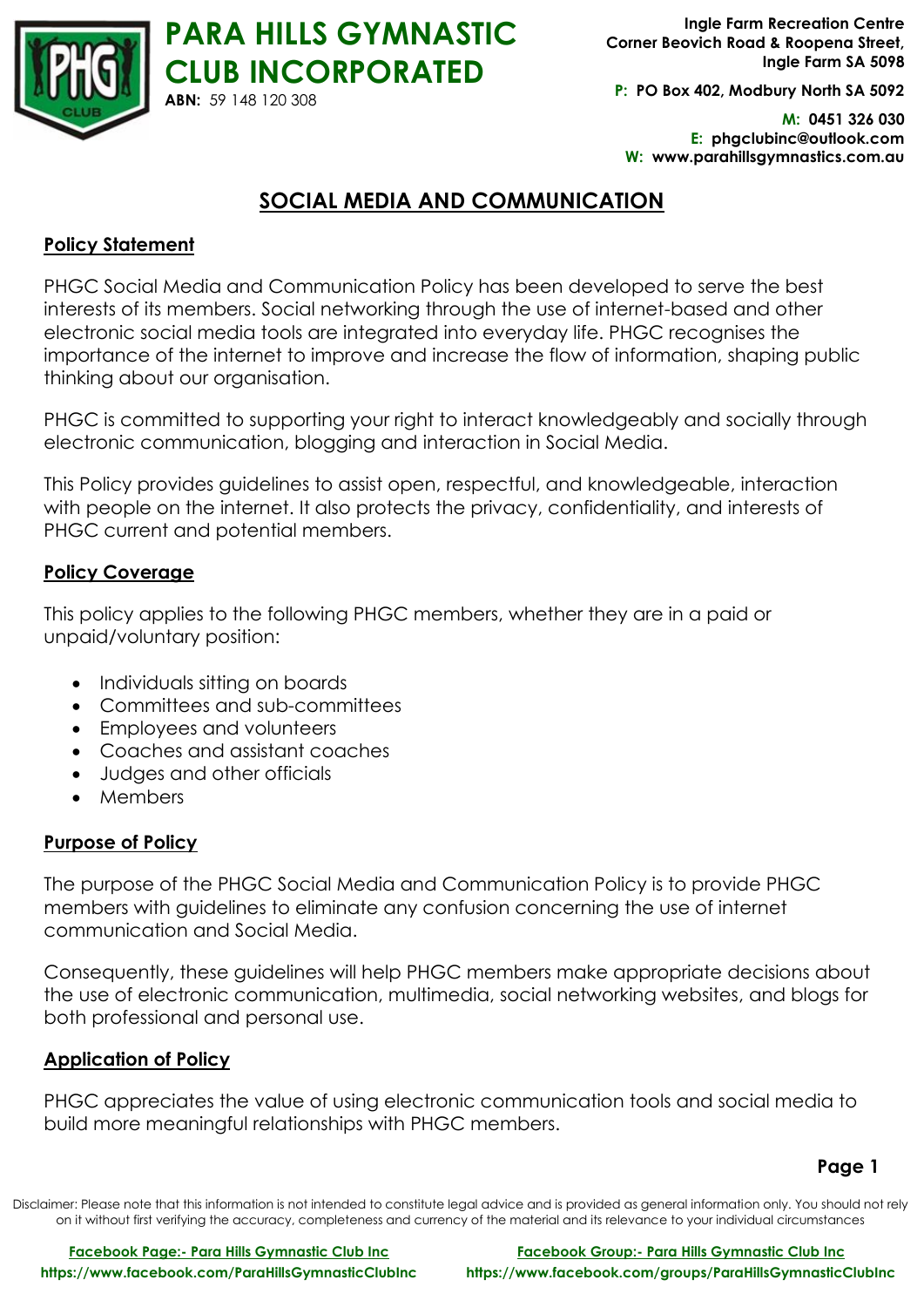

**P: PO Box 402, Modbury North SA 5092**

**M: 0451 326 030 E: phgclubinc@outlook.com W: www.parahillsgymnastics.com.au**

If you are a PHGC member using SMS, emails, adding news to the PHGC website (authorised personnel only), social media, or if you are discussing PHGC or PHGC business related issues in your personal use of social media platforms, you are required to follow this policy.

#### **Roles and Responsibilities**

PHGC members are personally responsible for the content of their posts online. In this context, they have a responsibility to ensure that:

- Any information about PHGC, that you provide is informed and factually accurate;
- If you notice inappropriate or unlawful content online relating to PHGC that may otherwise have been published in breach of this policy, you should report the circumstances to the PHGC;
- If you are offering your personal perspective on a matter related to PHGC, be mindful that your commentary and opinion does not cause damage to PHGC or its interests;
- If you want to create a social media account for PHGC, you need formal permission from the PHGC Committee;
- Internet postings should not include PHGC logos unless permission is asked for and granted.

PHGC members, when acting on behalf of the PHGC, are expected to:

- Ensure that any content you publish or send complies with PHGC policies;
- Ensure you do not post material that is obscene, defamatory, threatening, harassing, discriminatory or hateful to another person or entity, including PHGC, its employees, its contractors, its partners, its competitors and/or other business related individuals or organisations;
- Ensure you are not the first to make a PHGC announcement without consent;
- Ensure you do not disclose other people's personal information in websites, emails, SMS, social media venues, and comply with the Privacy Policy;
- Ensure you ask permission before identifying other people, including staff members;
- Ensure to always log out of social media on your smart phones, laptop, public computer, etc;
- Ensure to not leave PHGC's phone/laptop unattended and add a security password to protect your devices;
- Ensure to not start or join any offensive or controversial social media group.

PHGC members are required to:

- Be respectful of all individuals and communities with which you interact online.
- Not to speak on behalf of PHGC. Only the Committee/Senior Coach can speak on behalf of PHGC;

**Page 2**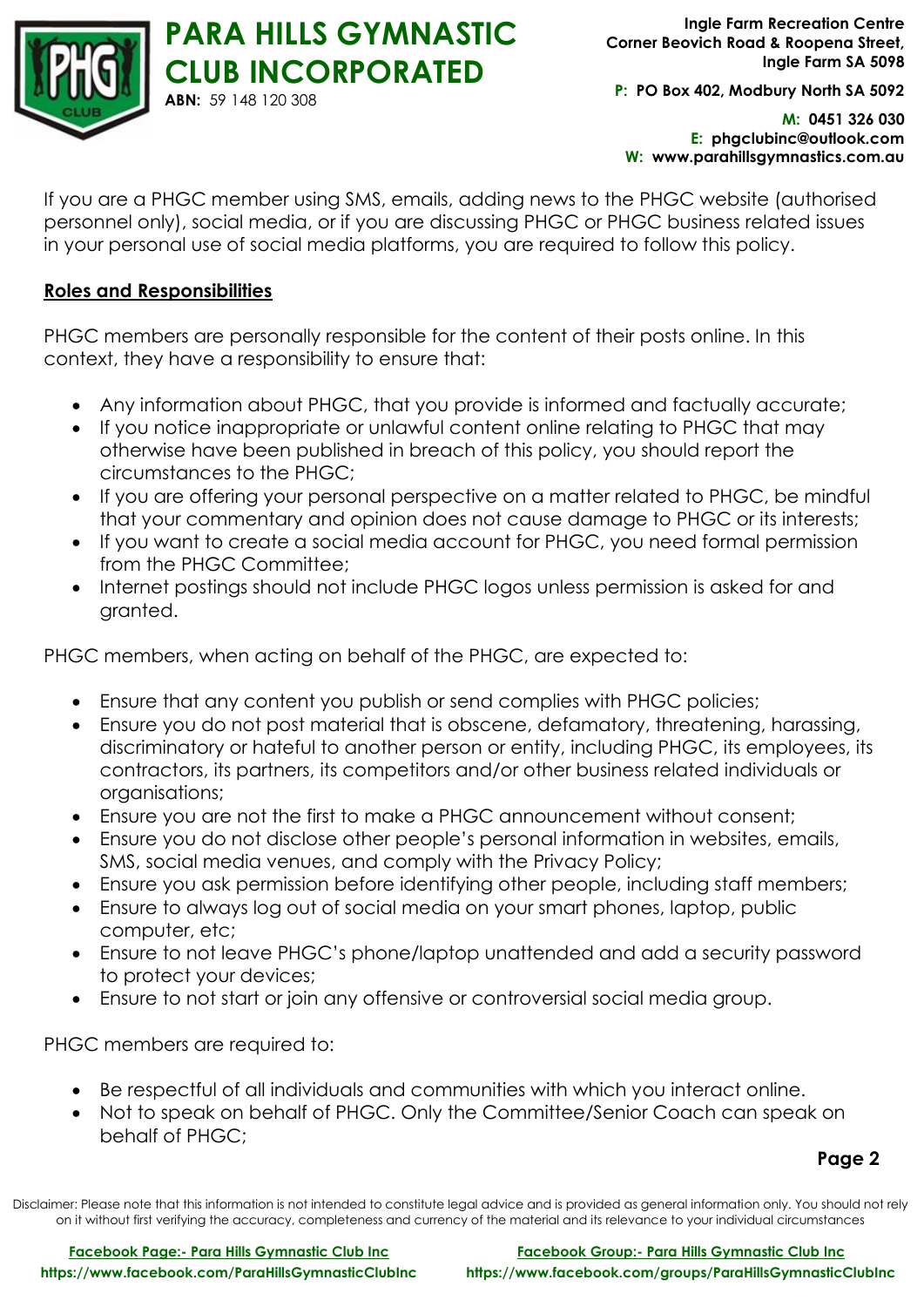

**P: PO Box 402, Modbury North SA 5092**

**M: 0451 326 030 E: phgclubinc@outlook.com W: www.parahillsgymnastics.com.au**

- Adhere to the Terms Of Use, and seek to conform to the cultural and behavioural norms, of the website or social media platform being used; and
- Respect copyright, privacy, financial disclosure and other applicable laws when publishing on website and social media platforms.
- Adhere to the PHGC Photography policy.

PHGC will appoint a person, or persons, who will manage the PHGC Social Media and Communication technologies. PHGC reserves the right to request that certain subjects are avoided, withdraw certain posts, and remove inappropriate comments.

All official announcements and media contact either social or other is the responsibility of the designated PHGC representative.

## **Complaints**

PHGC aims to provide an easy to use, confidential and trustworthy procedure for complaints based on the principles of natural justice. Any person may report a complaint (complainant) about a person/s or organisation bound by this policy if they reasonably believe that a person/s has breached this policy.

A complaint should be reported to the PHGC. A complaint may be reported as an informal or formal complaint. The complainant decides whether the complaint will be dealt with informally or formally. All complaints will be dealt with promptly, seriously, sensitively and confidentially.

#### **Policy Breaches and Consequences**

Any PHGC member who is found to have sent inappropriate electronic communication, uploaded inappropriate website content or engaged in blogs that harass, offend, intimidate or humiliate may face disciplinary action as outlined in PHGC member protection policy or other welfare policy or covered by the PHGC Code of Behaviour.

Members publishing false or misleading comments about another person in a public domain may be liable for defamation.

# **Confidentiality and Reporting**

PHGC administration responsible for implementing this Policy will keep confidential, in line with the Privacy Policy, the names and details relating to complaints, unless disclosure is: Necessary as part of the corrective process or required by law.

#### **Page 3**